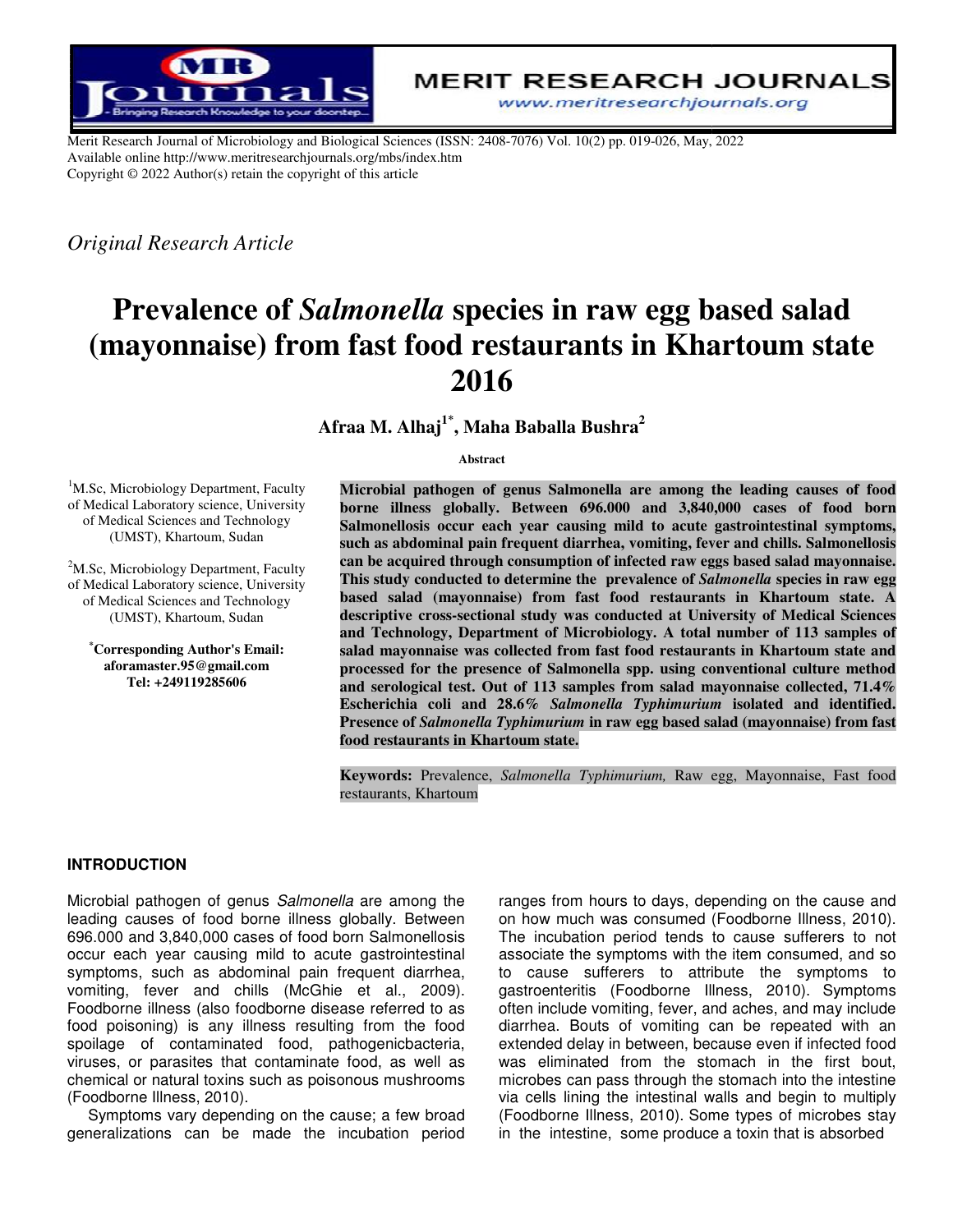**Table 1.** Show the distribution of area their collected samples were from total of 113 samples, 94 samples collected from Khartoum, 8 samples collected from Bahri and 11 sample collected from Omdurman:

|          | <b>Frequency</b> | <b>Percent</b> % |
|----------|------------------|------------------|
| Khartoum |                  | 83.2             |
| Bahri    |                  |                  |
| Omdurman | 11               |                  |
| Total    | 113              |                  |

into the bloodstream, and some can directly invade deeper body tissues (Foodborne Illness, 2010).

### **Mode of transmission**

Foodborne illness usually arises from improper handling, preparation, or food storage (Foodborne Illness, 2010). Good hygiene practices before, during, and after food preparation can reduce the chances of contracting an illness (Foodborne Illness, 2010). There is a consensus in the public health community that regular hand washing is one of the most effective defenses against the spread of foodborne illness (Foodborne Illness, 2010). The action of monitoring food to ensure that it will not cause foodborne illness is known as food safety (Foodborne Illness, 2010). Foodborne disease can also be caused by a large variety of toxins that affect the environment (2).Foodborne illness can also be caused by pesticides or medicines in food and naturally toxic substances such as poisonous mushrooms or reef fish (Foodborne Illness, 2010).

#### **Most common bacterial foodborne pathogens**

*Campylobacter jejuni, Clostridium perfringens*, *Salmonella spp.* its *S. Typhimurium infection* is caused by consumption of eggs or poultry that are not adequately cooked or by other interactive human animal pathogens, *Escherichia coli O157:H7 enterohemorrhagic* (EHEC) which can cause hemolytic uremic syndrome (Foodborne Illness, 2013; Tribe et al., 2002; Salmonella Infection (Salmonellosis) and Animals, 2007).

# **MATERIALS AND METHODS**

A descriptive cross-sectional study which had been conducted during period from October to February 2016.A total of 113 Salad mayonnaise samples were collected from fast food restaurants in Khartoum state in clean, sterile universal bottle container, immediately transferred to microbiology department laboratory at University of Medical Sciences and Technology for process (Collee et al., 2007).

50g Salad mayonnaise sample were homogenized in 100 ml 0.1% sterile peptone water, then culture on Deoxycholate Citrate Agar and incubate the plate at 37°C, then examine for *Salmonella* colonies after 24 hours (Collee et al., 2007).

### **Serology for Identification of Salmonella species**

Sub cultured tested organism in nutrient agar slope and incubated at 37°C for 24 hours, after incubation added sterile normal saline for suspension and mixed carefully. In clean slide put one drop from prepared sera and one drop from polyvalent and monovalent antibodies (O, H) for Salmonella species (Collee et al., 2007).

# **Control Organisms**

Standard strains of *Escherichia coli* (ATCC 25922), *Pseudomonas aeruginosa* (ATCC 27853), and *Staphylococcus aureus* (ATCC 29213), were obtained from Department of Microbiology, from Central Lab in Sudan.

# American Type Culture Collection (ATCC) Rockville, Maryland, USA.

# **Data analysis**

Statistical analysis data was tabulated and analyzed using the version 21-Statistical Package for Social Sciences (SPSS) software was presented as frequencies

# **RESULT**

Out of 113 samples from salad mayonnaise collected, 71.4% Escherichia coli and 28.6% *Salmonella Typhimurium* isolated and identified.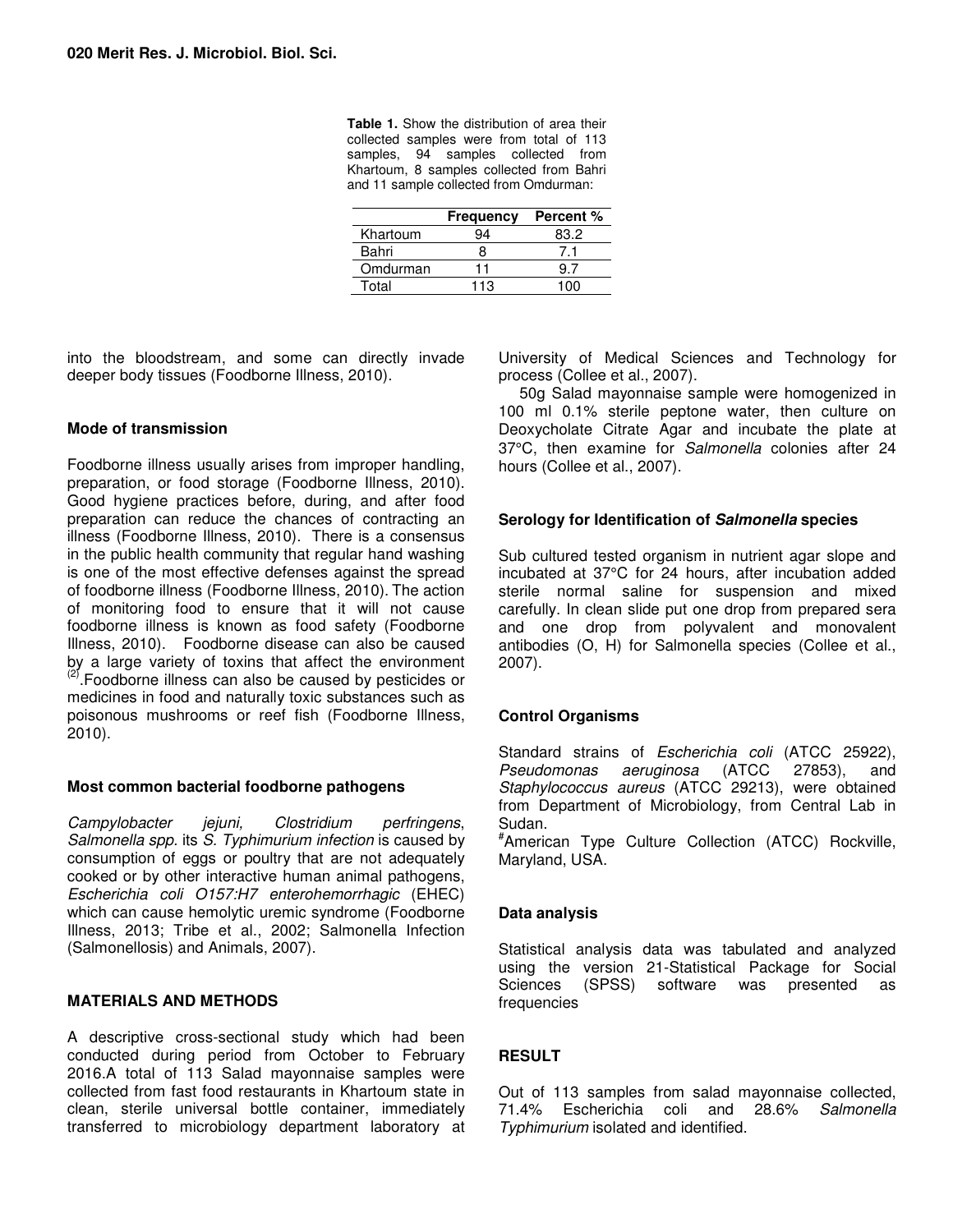**Table 2.** Show the Culturing Result where from total of 113 samples, 7 Growth and 106 No Growth:

|           | <b>Frequency</b> | <b>Percent %</b> |
|-----------|------------------|------------------|
| Growth    |                  | 6.2              |
| No Growth | 106              | 93.8             |
| Total     | 113              | 1 በበ             |

**Table 3.** Show the Type of bacterial isolated from total of 7 growth, 5 *Escherichia coli and 2 Salmonella spp*:

| <b>Isolated organisms</b> |                  |           |  |
|---------------------------|------------------|-----------|--|
|                           | <b>Frequency</b> | Percent % |  |
| Escherichia coli          |                  | 71.4      |  |
| Salmonella spp            |                  | 28.6      |  |
| Total                     |                  | 100       |  |

**Table 4.** Show the distributions of area their collected sample with culturing growth

| Area            |           | <b>Frequency</b> | Percent % |
|-----------------|-----------|------------------|-----------|
|                 | Growth    | 5                | 5.3       |
| <b>Khartoum</b> | No Growth | 89               | 94.7      |
|                 | Total     | 94               | 100       |
|                 |           |                  |           |
| <b>Bahri</b>    | No Growth |                  | 100       |
|                 | Growth    | 2                | 18.2      |
| Omdurman        | No Growth | 9                | 81.8      |
|                 | Total     |                  | 100       |

**Table 5.** Show the distributions of area their collected sample with isolated organisms:

| Area     |                  | <b>Frequency</b> | Percent % |
|----------|------------------|------------------|-----------|
|          | Escherichia coli |                  | 80        |
| Khartoum | Salmonella spp   |                  | 20        |
|          | Total            |                  | 100       |
|          |                  |                  |           |
|          | Escherichia coli |                  | 50        |
| Omdurman | Salmonella spp   |                  | 50        |
|          | Total            |                  |           |

**Table 6.** Show the type of mayonnaise used in Restaurant where from total of 113, 79 Restaurant made mayonnaise, 29 Commercial mayonnaise and 5 Both

|                              | <b>Frequency</b> | Percent % |
|------------------------------|------------------|-----------|
| Restaurant made mayonnaise   | 79               | 69.9      |
| <b>Commercial mayonnaise</b> | 29               | 25.7      |
| <b>Both</b>                  |                  | 44        |
| <b>Total</b>                 | 113              | 1 በበ      |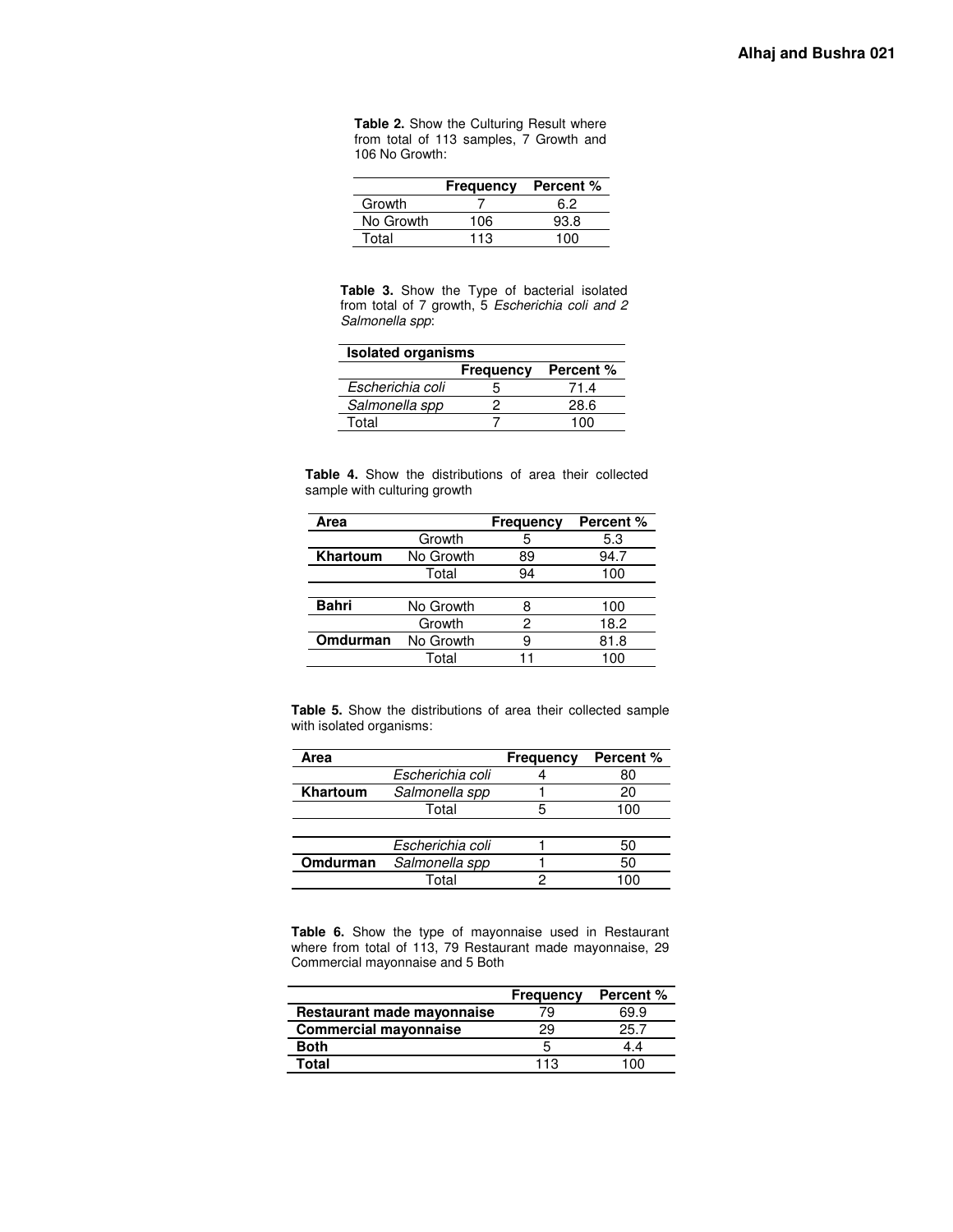|                              |           | Frequency | <b>Percent</b> |
|------------------------------|-----------|-----------|----------------|
|                              | Growth    |           | 8.9            |
| Restaurant made mayonnaise   | No Growth | 72        | 91.1           |
|                              | Total     | 79        | 100            |
|                              |           |           |                |
| <b>Commercial mayonnaise</b> | No Growth | 29        | 100            |
|                              |           |           |                |
| <b>Both</b>                  | No Growth | b         |                |

**Table 7.** Show type of mayonnaise used in Restaurant against Culturing growth:

> **Table 8.** Show the Serological test for identify the *Salmonella Spp,* where from total of *2 Salmonella spp*  isolated, 2 was*Salmonella Typhimurium*

| Serology Of Salmonella species |                            |     |  |
|--------------------------------|----------------------------|-----|--|
|                                | <b>Frequency Percent %</b> |     |  |
| Salmonella Typhimurium         |                            | 100 |  |



**Figure 1.** Show growth of *Salmonella Typhimurium* on Deoxycholate Citrate Agar (Non lactose ferment and produce H2S)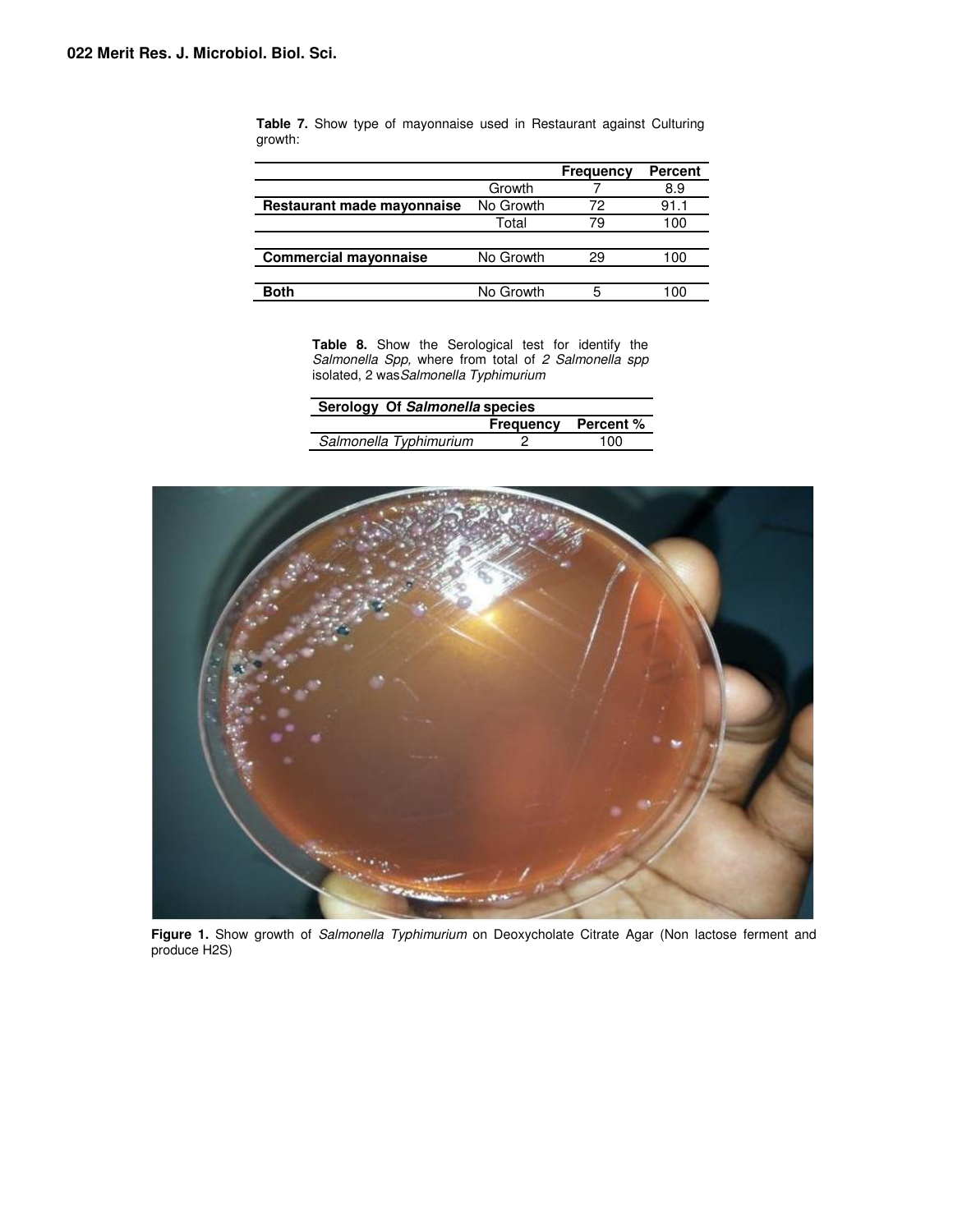

**Figure 2.** Show growth of *Escherichia coli* on Deoxycholate Citrate Agar (lactose ferment and without H2S production)



**Figure 3.** Show growth of *SalmonellaTyphimurium* on Deoxycholate Citrate Agar (Non lactose ferment and high production of H2S).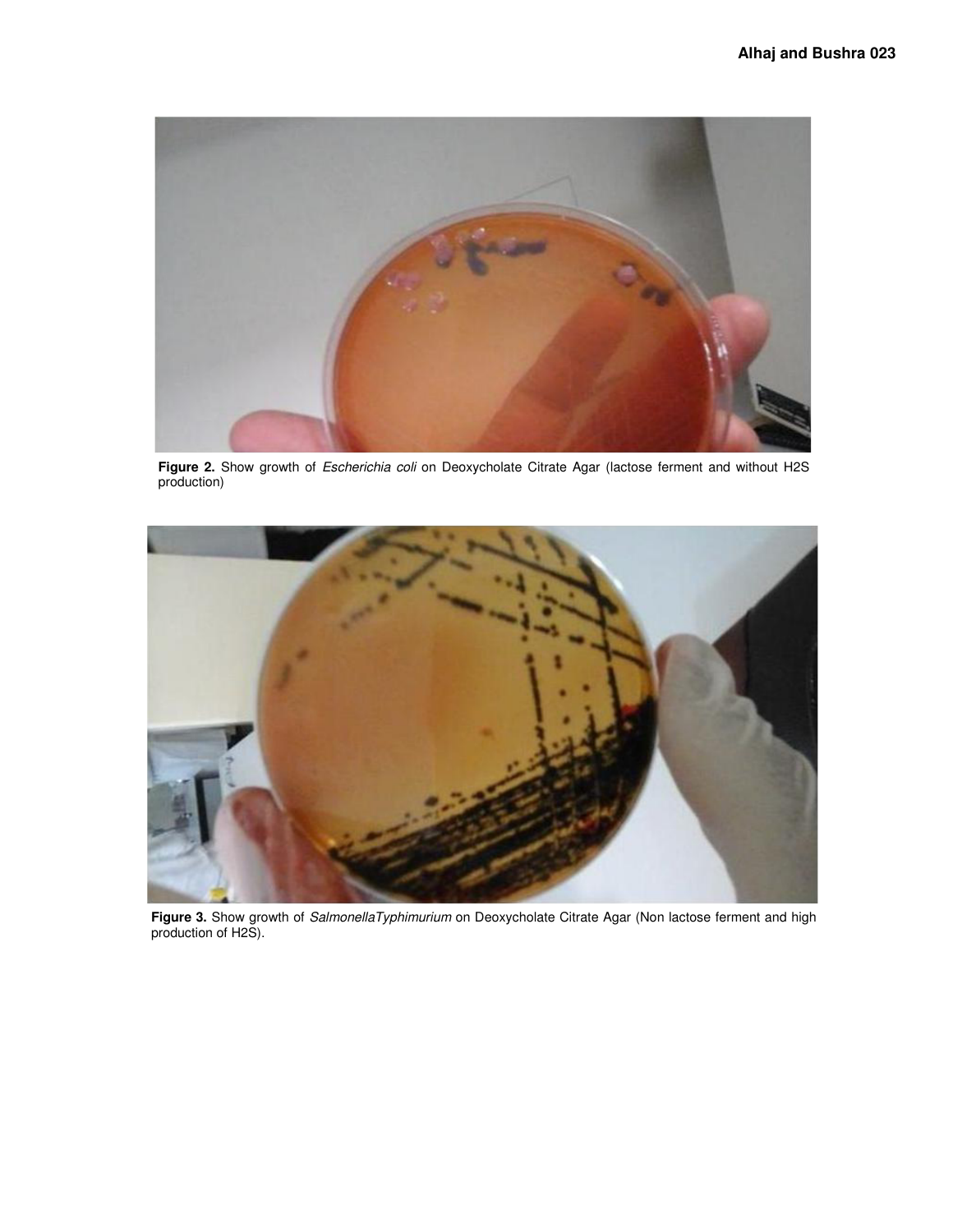

**Figure 4.** Show biochemical tests for *SalmonellaTyphimurium.* 



**Figure 5.** Show biochemical tests for *Escherichia coli.*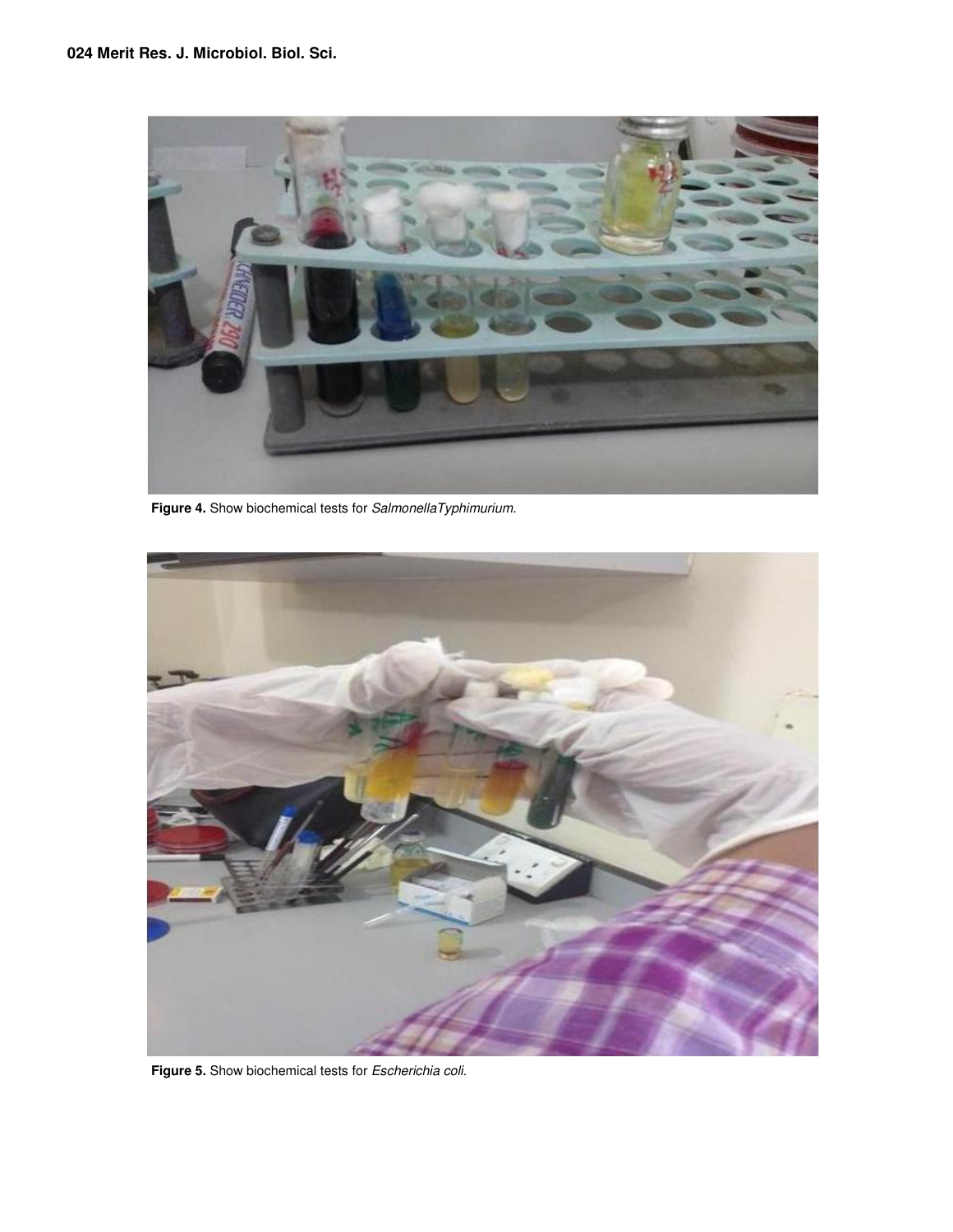

**Figure 6.** Show serological test for *Salmonella Typhimurium*(positive for monovalent O,H antigens of *Salmonella Typhimurium*).

#### **DISCUSSION**

This study was conducted to determine prevalence of *Salmonella* species in raw egg based salad (mayonnaise) from fast food restaurants in Khartoum state. From this study were 113 salad mayonnaise was collected from fast food restaurants in Khartoum state and processed to isolate and identify for presence of *Salmonella* species. The result showed71.4% *Escherichia coli* and 28.6% *Salmonella Typhimurium.* This study similar with studies done by (Moffatt et al., 2016; Issack et al., 2013; Sasaki et al., 2011; García et al., 2011) in isolated organism which is *Salmonella Typhimurium*. But differ from study done by Moosavy et al. (2015) which isolate two organisms , *Salmonella Typhimurium* and *Salmonella Enteritidis*. Also differ from study done in Sudan by Peter, (2013), where result was no growth of *Salmonella spp*.

#### **CONCLUSION**

The study revealed that 2% of the contaminated mayonnaise by *Salmonella* species, the major *Salmonella* species that was reported is *Salmonella Typhimurium*.

#### **Ethical consideration**

Approval to carry out research was obtained from the Sudan Ministry of Health-research and Ethics Committee.

#### **ACKNOWLEDGEMENTS**

We do acknowledge the effort of all MLS staff workers, teachers and colleagues at UMST for being there for me wherever in deeded.

#### **REFERENCES**

- Foodborne Illness (2010). Department of health and human service, Centers for Disease Control and Prevention [Internet], (December 23,2010) avialabe from www.cdc.gov.
- Foodborne Illness (2013). What Consumers Need to Know, United States Department of Agriculture, Food Safety and Inspection Service, Aug 07,.
- García C, Soriano JM, Benítez V, Catalá-Gregori P (2011). Assessment of *Salmonella* spp. in feces, cloacal swabs, and eggs (eggshell and content separately) from a laying hen farm, Jul;90(7):1581-5.
- Issack MI, Garcia-Migura L, Ramsamy VD, Svendsen CA, Pornruangwong S, Pulsrikarn C (2013). Dissemination of clonal *Salmonella enterica serovars Typhimurium* isolates causing Salmonellosis in Mauritius, Jul;10(7):618-23.
- Collee JG, Andrew G, Barrie P, Anthony S (2007). MacKie and McCartney's practical medical microbiology ''Tests for identification of bacteria '' 14 th edition. Pp.131-149,904.
- McGhie EJ, Brown LC, Hume PJ (2009). "*Salmonella* takes control: effector-driven manipulation of the host " Curr Opin microbial. 12 (1):117-24.
- Moffatt CR, Musto J, Pingault N, Miller M, Stafford R, et al, (2016). *Salmonella Typhimurium* and Outbreaks of Egg-Associated Disease in Australia, Mar 30.
- Moosavy MH, Esmaeili S, BagheriAmiri F, Mostafavi E, Zahraei Salehi T (2015). Detection of *Salmonella* spp in commercial eggs in Iran Feb;7(1):50-4.
- Peter NR (2013). Prevalence of *Salmonella enteric subspecies enterica serotypes* in raw egg based salad mayonnaise in